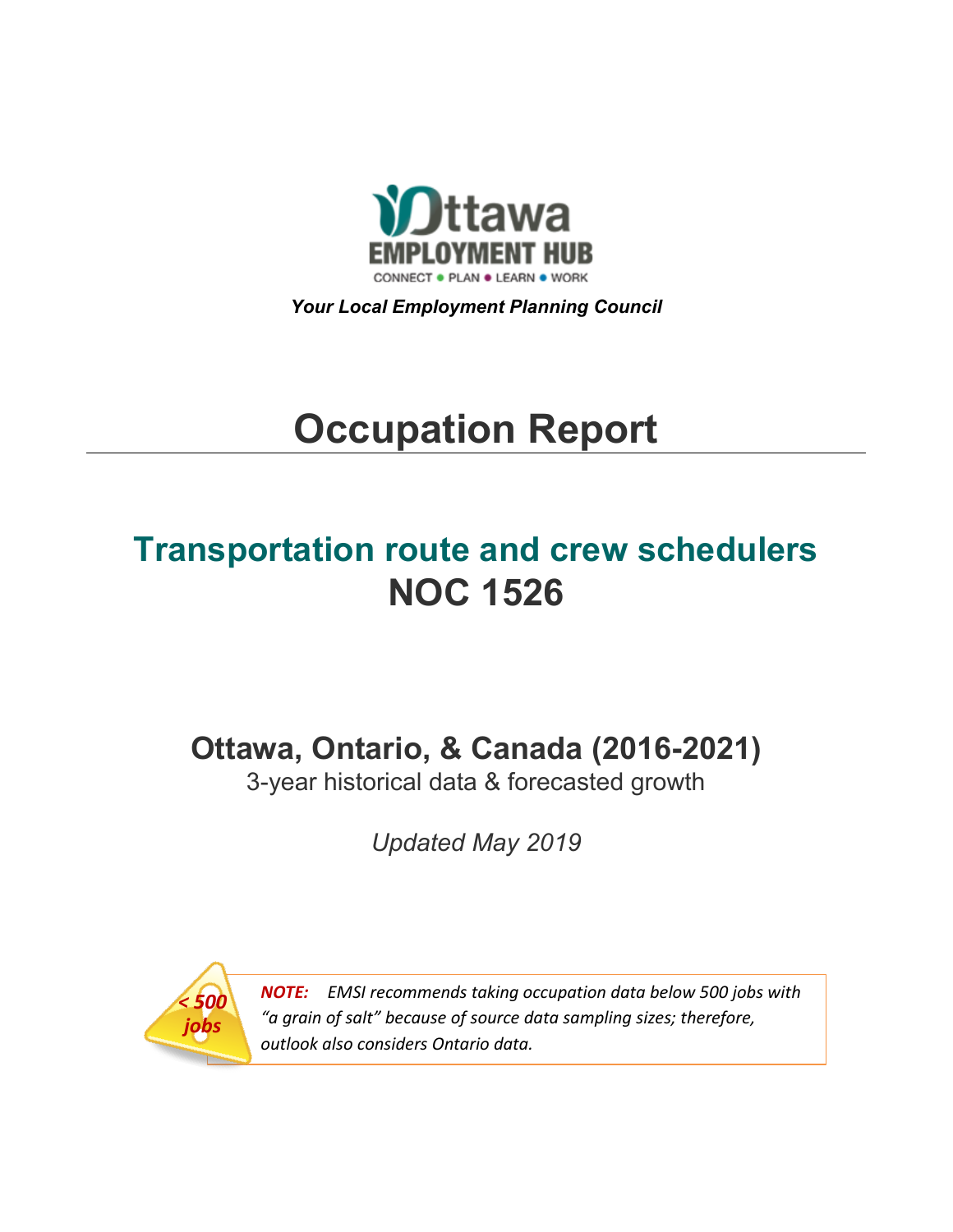

### **Transportation route and crew schedulers**

| <b>Ottawa Outlook</b> |  |
|-----------------------|--|
|                       |  |
|                       |  |

|  |  | NOC 1526 |  |  |
|--|--|----------|--|--|
|--|--|----------|--|--|

 $\overrightarrow{H}$  **Fair**  $\overrightarrow{H}$  Good  $\overrightarrow{H}$   $\overrightarrow{H}$ 

*Based on past and forecasted growth.*

# **A Local Snapshot**

- Employment in this occupation **increased in Ottawa from 2016 to 2018** (**11.9%**); it is forecast to **increase an additional 5.3%** over the next three years.
- **None** were **unemployed in Ottawa in 2016; None** of those in this occupation were **self-employed**.
- **Median hourly wage** for this occupation was **\$23.91**.
- **12.3%** of the 2018 jobs were in the **Other federal services** industry sector.
- Ottawa has a **lower share of this occupation** than the nation.
- **Provincially**, this occupation showed a decrease from 2016 to 2018 (**9.3%**); it is expected to decrease an additional **2.1%** over the next three years.
- In contrast to Ottawa Employment Hub's forecast ranking for this occupation, *Canada Job Bank*  forecasted **good** employment potential for this occupation in Ottawa from 2018-2020.

# **Overview**

| <b>Ottawa Jobs (2018)</b>          |         | <b>150</b> (None were self-employed) |  |  |
|------------------------------------|---------|--------------------------------------|--|--|
| 2016 Ottawa Unemployment Rate      | $0.0\%$ | $3.1\%$<br>Ontario                   |  |  |
| Location Quotient to Nation (2018) | 0.69    |                                      |  |  |
| Change in Jobs (2016 - 2018)       | 11.9%   | $(2018 - 2021)$ 5.3%                 |  |  |

*NOTE: Location quotient (LQ) is a way of quantifying how concentrated a particular occupation is in a region compared to the nation or province. A quotient of 1.00 means Ottawa has the same share of the occupation as the nation/province. A quotient higher than 1.00 means Ottawa has a greater share, and lower than 1.00 means Ottawa's share is lower than the average.*

# **OTTAWA | Percentile Earnings** *(not including self-employed)*



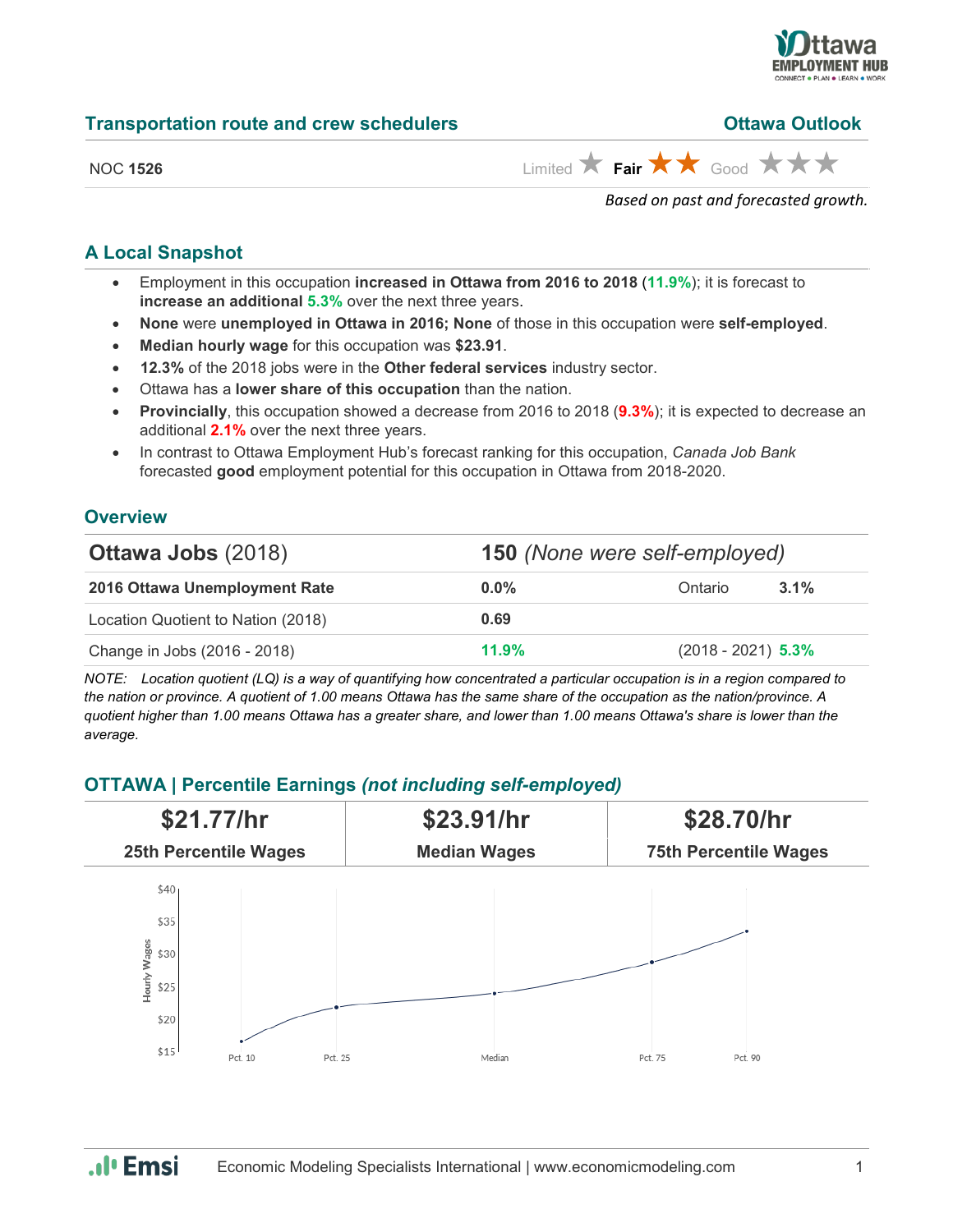

# **Ottawa | Growth**

| 134              | 158              |                    | $17.9\%$             |
|------------------|------------------|--------------------|----------------------|
| <b>2016 Jobs</b> | <b>2021 Jobs</b> | Change (2016-2021) | % Change (2016-2021) |

# **Regional Trends**



|           | <b>Region</b> |               | <b>2016 Jobs</b> | 2021 Jobs      | Change | % Change |
|-----------|---------------|---------------|------------------|----------------|--------|----------|
| - 1       | Ottawa        |               | 134              | 158            | 24     | 17.9%    |
| u.        | Ontario       |               | 2,276            | 2,021          | $-255$ | $-11.2%$ |
|           | Canada        |               | 6,931            | 7,299          | 368    | 5.3%     |
|           |               | <b>Ottawa</b> |                  | <b>Ontario</b> |        | Canada   |
| 2016 Jobs |               | 134           |                  | 2,276          |        | 6,931    |
| 2017 Jobs |               | 130           |                  | 1,899          |        | 6,785    |
| 2018 Jobs |               | 150           |                  | 2,065          |        | 6,794    |
| 2019 Jobs |               | 153           |                  | 2,048          |        | 6,989    |
| 2020 Jobs |               | 156           |                  | 2,035          |        | 7,161    |
| 2021 Jobs |               | 158           |                  | 2,021          |        | 7,299    |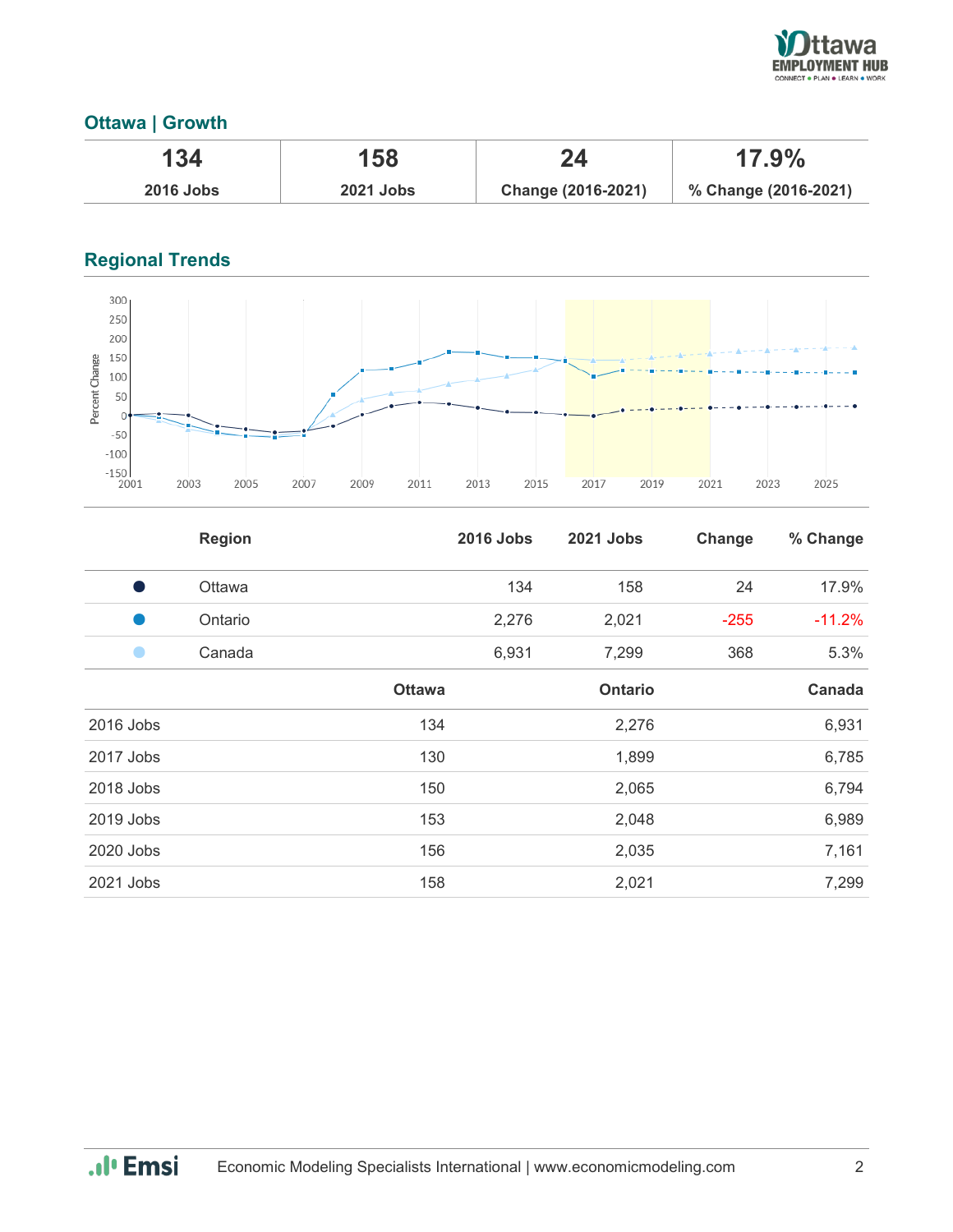

# **Ottawa | Industries Employing this Occupation**

| <b>Industry</b>                                     | <b>Occupation</b><br>Jobs in<br><b>Industry</b><br>(2018) | $%$ of<br>Occupation<br>in Industry<br>(2018) | % of Total<br>Jobs in<br><b>Industry</b><br>(2018) |
|-----------------------------------------------------|-----------------------------------------------------------|-----------------------------------------------|----------------------------------------------------|
| Other federal services (9112-9119)                  | 18                                                        | 12.3%                                         | 0.0%                                               |
| Scheduled air transportation                        | 13                                                        | 8.9%                                          | 1.2%                                               |
| Local, municipal and regional public administration | 12                                                        | $7.7\%$                                       | 0.1%                                               |
| Defence services                                    | 11                                                        | 7.6%                                          | 0.1%                                               |
| Urban transit systems                               | 10<                                                       | $6.1\%$                                       | $0.7\%$                                            |

*NOTE: Inverse staffing patterns provides a table of percentages that shows how regional occupations are divided up among regional industries. For example, an inverse staffing pattern for registered nurses may show that 70% of RNs are employed by hospitals, 10% by local government (i.e., public schools), 10% by nursing homes, and 10% by offices of physicians.*

## **Educational programs and completions in Ottawa** *(public institutions only***)**

| Programs (2016)               | <b>Completions (2016)</b> |
|-------------------------------|---------------------------|
| $\overline{\phantom{a}}$<br>. |                           |

*There are no related program completions in Ottawa.*

*NOTE: EMSI Analyst uses Statistics Canada's PSIS data to compile completions for postsecondary programs offered in Canada, classified by the 2016 CIP codes. 2016 data includes those who graduated in spring 2017.*

#### $\overline{1}$ 6  $\overline{5}$ Postings by month  $\overline{A}$  $\overline{3}$  $\overline{z}$  $\overline{1}$  $\Omega$ Jan-18 Feb-18  $Mar-18$  $Arr-18$  $Mav-18$  $lun-18$  $Jul-18$ Aug-18 Sep-18  $Oct-18$  $Now-18$  $Der-18$ Total annual job postings: 45

**Job Postings by Month**

*NOTE: Based on newly published job postings first found between January 01, 2018 and December 31, 2018 AND location is Ottawa Census Sub-division, Vicinity Jobs.*